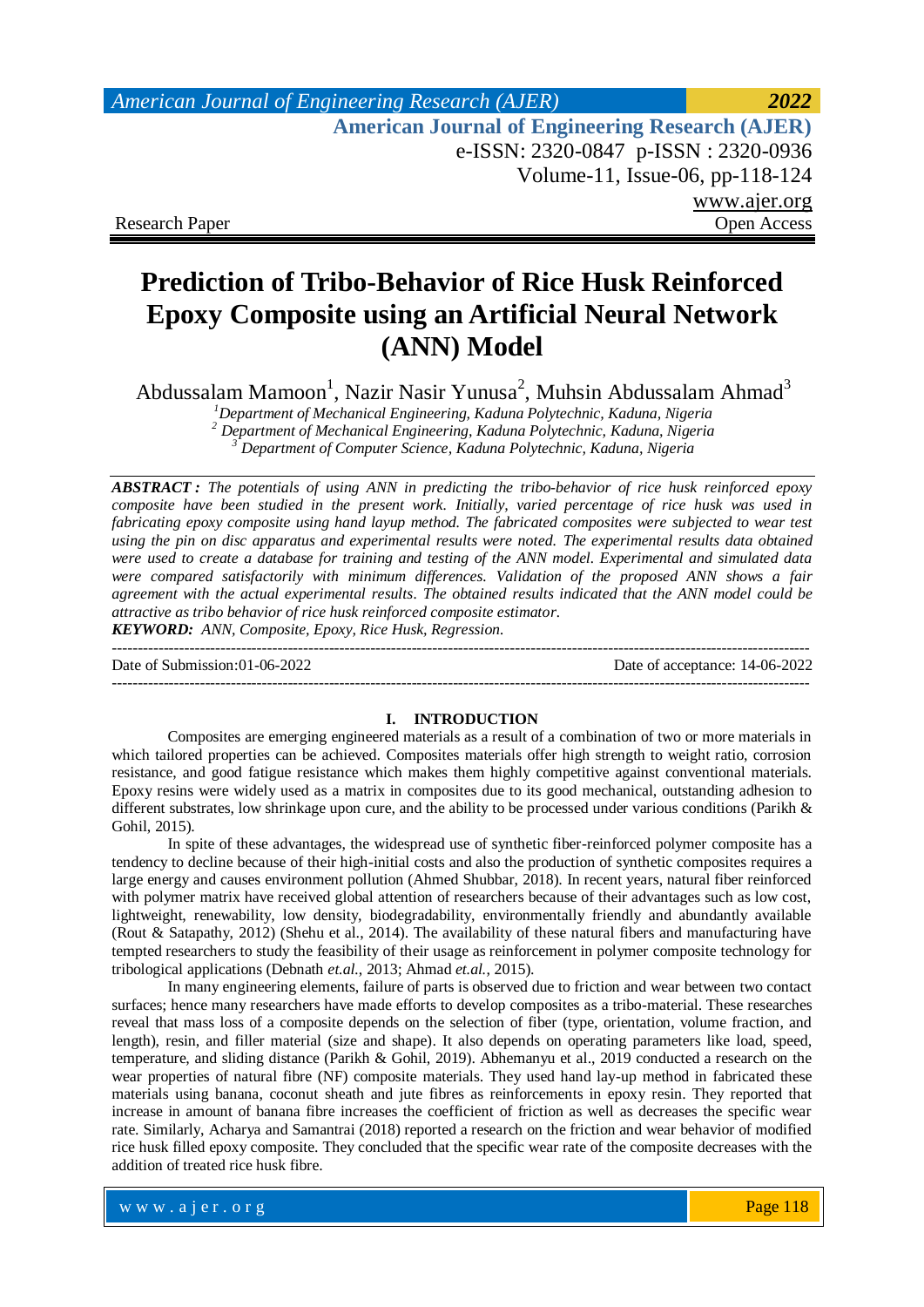Mechanical characterization of composite is a tedious task and highly sensitive to various external factors like manufacturing methods, personnel efficiency, environmental effects etc. Recently, these experiments are combined with analytical techniques like regression analysis, ANN and optimization tools to reduce the uncertainty (Gayatri *et al*., 2018). ANNs are basically a data-driven black-box model capable of solving highly non-linear complex problems. They have the ability to capture the relationship between input and output variables from given patterns (historical data or measured data on input and output variables of the system of the concern) and this enables them to solve large-scale complex problems (Seyhan *et al*., 2005).

ANN techniques have been reportedly used in literature to solve composite related issues. Zhang *et al*. (2003) and Hany El Kadi (2006) gave a comprehensive and elaborate review on the application of ANN for the modeling of a variety of composite materials. Similarly, Zhang *et al*., 2002 predicted the wear characteristics of short glass fiber reinforced polyamide composites using ANN. Another research by Seyhan *et al*. successfully applied ANN model for the prediction of compressive strength of polymer composites fabricated by VARTM process. Lastly, Keerthi *et.al* investigated the prediction of tensile properties of untreated coir reinforced polyester matrix composites using ANN. In this study, the effect of fiber volume fraction (VF) on the wear properties of rice husk reinforced epoxy composite is experimentally studied and predicted using ANN. The predicted values are compared with the experimental values to investigate the effectiveness of the above mentioned technique.

## **II. MATERIALS AND METHODS**

# **2.1.** *Materials*

## 2.1.1. Epoxy Resin

A premium blend, low odour epoxy clear resin (echenCHEM 885) and epoxy clear hardener (echenCHEM 995) were used as the matrix material. These resin and hardener were supplied by Galaxy Interior and Epoxy Ventures in Abuja, Nigeria, having negligible shrinkage, an excellent adhesion to different materials, high dimensional stability, and excellent mechanical properties, and negligible shrinkage.

## 2.1.2 Rice Husk

Rice husk was gotten as a by-product from a rice milling machine in IBB market Suleja, Niger State, Nigeria. The rice husk was chemically treated by soaking in a solution of 4% sodium hydroxide solution for about 3 hours in order to reduce its moisture absorption. A grinding machine was then used to grind the husk in to powder form. The powdered particle was screened in ASTM standard sieve shaker to obtain particles of less than 210µm size. The rice husk particles was characterised to determine its actual chemical composition at centre for solid mineral research and development (Step-B), Kaduna Polytechnic, Kaduna, Nigeria and is shown in the table 1 below. The particles were collected and stored in a desecrator to prevent them from absorbing moisture.

| $\%$ SiO <sub>2</sub> | $\%V_2O_5$                      | % $Cr_2O_3$                         | %MnO              | %Fe2O3   | $\%Co_3O_4$ | %NiO | $\%$ CuO              |  |
|-----------------------|---------------------------------|-------------------------------------|-------------------|----------|-------------|------|-----------------------|--|
|                       |                                 |                                     |                   |          |             |      |                       |  |
| 59.37                 | 0.051                           | 0.016                               | 0.380             | 0.375    | 0.026       | 0.03 | 0.17                  |  |
|                       |                                 |                                     |                   |          |             |      |                       |  |
|                       |                                 |                                     |                   |          |             |      |                       |  |
| $\%Nb_2O_3$           | %MoO <sub>3</sub>               | $\%$ WO <sub>3</sub>                | $\%P_2O_5$        | $\%SO_3$ | $\%$ CaO    | %MgO | $\%K_2O$              |  |
| 0.038                 | 0.003                           | 0.017                               | 8.274             | 2.287    | 2.140       | 0.00 | 9.97                  |  |
| % BaO                 | %Al <sub>2</sub> O <sub>3</sub> | $\%$ Ta <sub>2</sub> O <sub>5</sub> | %TiO <sub>2</sub> | $\%$ ZnO | % $Ag_2O$   | %CI  | $\%$ ZrO <sub>2</sub> |  |

**Table 1** *: Chemical Composition of Rice Husk*

#### 2.2. Methods

2.2.1 Preparation of Composites

The composites were fabricated by hand lay-up method. Moulds used for fabricating the composite were made up of 10mm thick aluminum sheets. They were cut to size designed in the form of an open mould. The design of the mould was based on predetermined samples sizes required for the various experiments.

The prepared rice husk particles were mixed with the epoxy resin by varying the mass weight of RH. They were mixed with a high speed mechanical mixer for about 5 minutes and were left to settle down in the container. The hardener was added with the recommended ratio (2:1 by weight) with gentle and short time mixing to avoid epoxy cross linking. The casting of the samples was done carefully and slowly so as to prevent bubble and flaws formation in the samples. The samples were kept in the moulds for curing at room temperature (33 °C) for 24 h. Cured samples were then removed from the moulds and used for experimentation. The composite samples were used to develop test specimen by cutting to stipulated ASTM and ISO standard sizes for various experiment.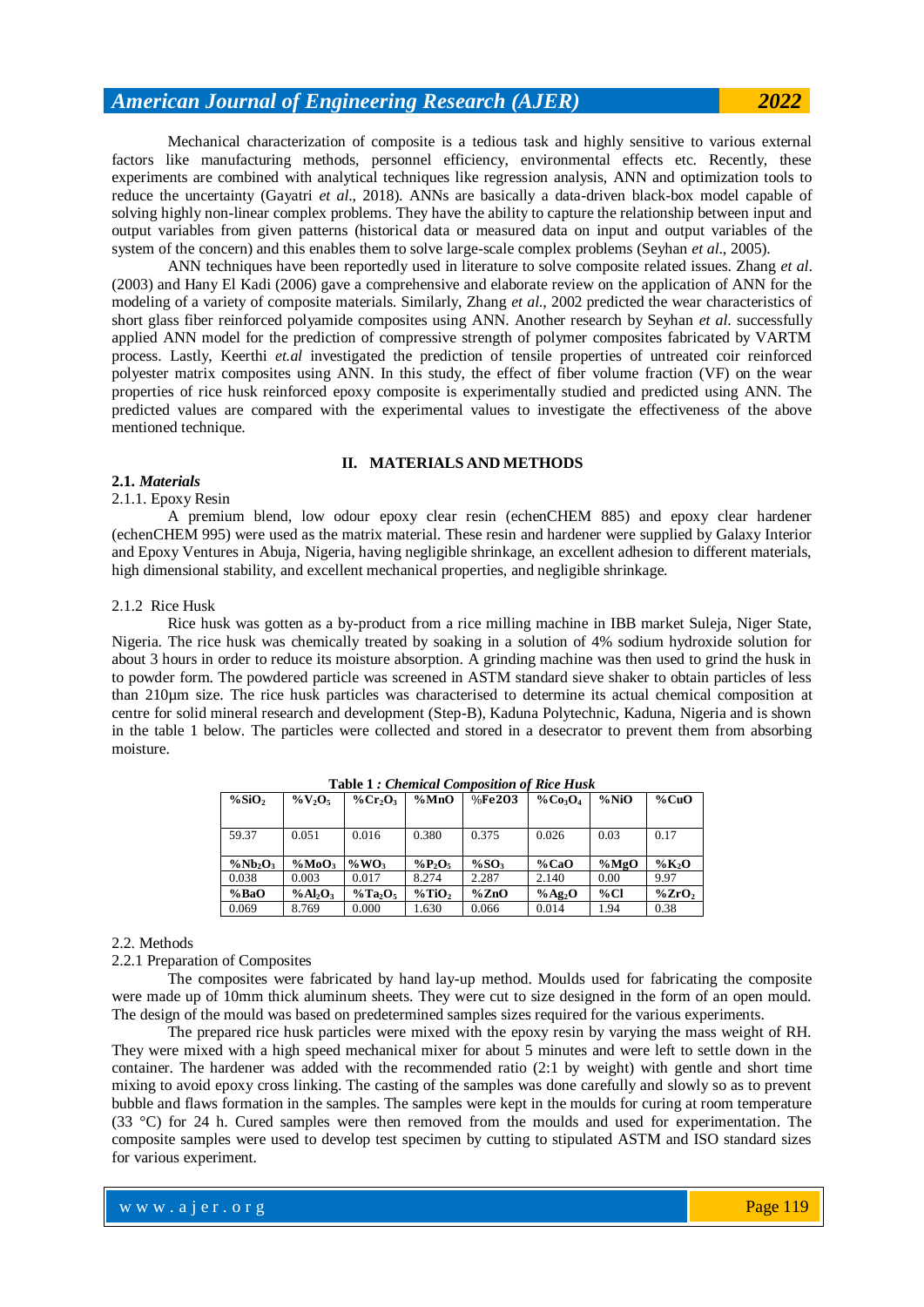#### 2.2.2 *Tribo Test of Composites*

A pin on disk (POD) tribo testing machine was used to measure the wear rate of the epoxy-rice husk composites. The experiments were carried out according to ASTM G99 standard. The sample pin was fixed in a holder and was abraded under different applied loads (5N, 10N, and 20N). similarly, the sliding velocity and distance were varied with the values (2m/s, 3m/s, and 4m/s) and (500m and 1000m) respectively. After each run, the samples were removed from the machine and weighted accurately to determine the loss in weight. The experimental details are presented in table 2 below.

|                         | Two w = Those Ten Davou alleged to be the se |               |  |  |  |  |  |  |  |  |
|-------------------------|----------------------------------------------|---------------|--|--|--|--|--|--|--|--|
| <b>TEST PARAMETERS</b>  | <b>UNITS</b>                                 | <b>VALUES</b> |  |  |  |  |  |  |  |  |
| Wt fraction of Fibre    | %                                            | 0, 10, 20, 30 |  |  |  |  |  |  |  |  |
| Load                    | N                                            | 5, 10, 20     |  |  |  |  |  |  |  |  |
| Sliding Velocity        | m/s                                          | 2, 3, 4       |  |  |  |  |  |  |  |  |
| <b>Sliding Distance</b> | М                                            | 500, 1000     |  |  |  |  |  |  |  |  |
| <b>Track Radius</b>     | Mm                                           | 5.65          |  |  |  |  |  |  |  |  |
| Temperature             | $\circ$ C                                    | 32            |  |  |  |  |  |  |  |  |
|                         |                                              |               |  |  |  |  |  |  |  |  |

*Table 2: Tribo Test Experimental Details*

### 2.2.3 *Prediction using Neural Network*

An artificial neural network (ANN) helps in terms of creating relationships between variables for complex nonlinear relationships and including all the possible interactions between variables. An ANN can be used to predict behavior before preparing material, which may reduce the cost. To train and test the neural network, few samples of experimental data in table is taken as input. ANN uses the data to create a trend which can be used in predicting unknown values of the wear properties. A back propagation algorithm was used to calculate the optimal weights required to generate the output vector while minimizing the error function.

Wear test results from table with a total of 108 sets of tribo test data were obtained. In the present study 80 corrosion rate experiment results (74%) were used for training and 28 (26%) were used for testing. To test the network a test dataset was used. The accuracy of the prediction is identified by the root mean square error (RMSE) produced after training the test data. A lower value of RMSE gives higher prediction accuracy. To test the trained network 28 datasets were used. The trained network was used to predict the wear rate from a new dataset. New input parameters were selected, and conformation experiments were performed to simulate the network.

## **III. RESULTS AND DISCUSSION**

## *3.1 Results*

#### *3.1.1 Wear Test Results*

The wear tests were performed on the POD machine and the results noted. To obtain an acceptable result each experiment was repeated three times and the values of wear were noted. Table 3 shows the wear test results.

| <b>Table 3: Wear Test Result</b> |       |        |                |        |       |       |       |  |  |
|----------------------------------|-------|--------|----------------|--------|-------|-------|-------|--|--|
| Experiment No                    | L(N)  | SD(m)  | Wear $(\mu m)$ |        |       |       |       |  |  |
|                                  | Epoxy | 10% RH | 20% RH         | 30% RH |       |       |       |  |  |
| 1                                | 5     | 500    | $\overline{2}$ | 36.50  | 40.00 | 45.00 | 56.30 |  |  |
| $\overline{2}$                   | 5     | 1000   | $\overline{2}$ | 93.50  | 31.00 | 37.20 | 40.00 |  |  |
| 3                                | 5     | 2000   | $\overline{2}$ | 50.00  | 42.00 | 44.00 | 28.90 |  |  |
| $\overline{4}$                   | 5     | 500    | 3              | 53.00  | 28.00 | 29.10 | 29.00 |  |  |
| 5                                | 5     | 1000   | 3              | 36.00  | 22.00 | 32.30 | 27.00 |  |  |
| 6                                | 5     | 2000   | 3              | 39.50  | 33.80 | 36.70 | 40.00 |  |  |
| $\overline{7}$                   | 5     | 500    | $\overline{4}$ | 90.00  | 65.00 | 60.40 | 30.00 |  |  |
| 8                                | 5     | 1000   | $\overline{4}$ | 53.00  | 60.00 | 66.30 | 54.00 |  |  |
| 9                                | 5     | 2000   | $\overline{4}$ | 47.00  | 52.30 | 50.21 | 51.30 |  |  |
| 10                               | 10    | 500    | $\overline{c}$ | 42.00  | 35.00 | 49.80 | 43.00 |  |  |
| 11                               | 10    | 1000   | $\overline{c}$ | 33.00  | 33.00 | 44.30 | 38.00 |  |  |
| 12                               | 10    | 2000   | $\overline{2}$ | 38.90  | 38.00 | 35.70 | 43.1  |  |  |
| 13                               | 10    | 500    | 3              | 36.00  | 28.00 | 29.80 | 20.10 |  |  |
| 14                               | 10    | 1000   | 3              | 114.63 | 39.60 | 40.90 | 31.00 |  |  |
| 15                               | 10    | 2000   | 3              | 54.36  | 51.70 | 50.10 | 40.80 |  |  |
| 16                               | 10    | 500    | $\overline{4}$ | 37.6   | 31.70 | 28.30 | 29.00 |  |  |
| 17                               | 10    | 1000   | $\overline{4}$ | 80.55  | 40.20 | 42.60 | 69.00 |  |  |
| 18                               | 10    | 2000   | $\overline{4}$ | 38.90  | 37.10 | 38.20 | 34.00 |  |  |
| 19                               | 20    | 500    | $\overline{2}$ | 60.50  | 30.90 | 55.30 | 53.26 |  |  |
| 20                               | 20    | 1000   | $\overline{2}$ | 36.00  | 35.3  | 58.60 | 45.00 |  |  |
| 21                               | 20    | 2000   | $\overline{2}$ | 63.20  | 53.30 | 44.40 | 40.80 |  |  |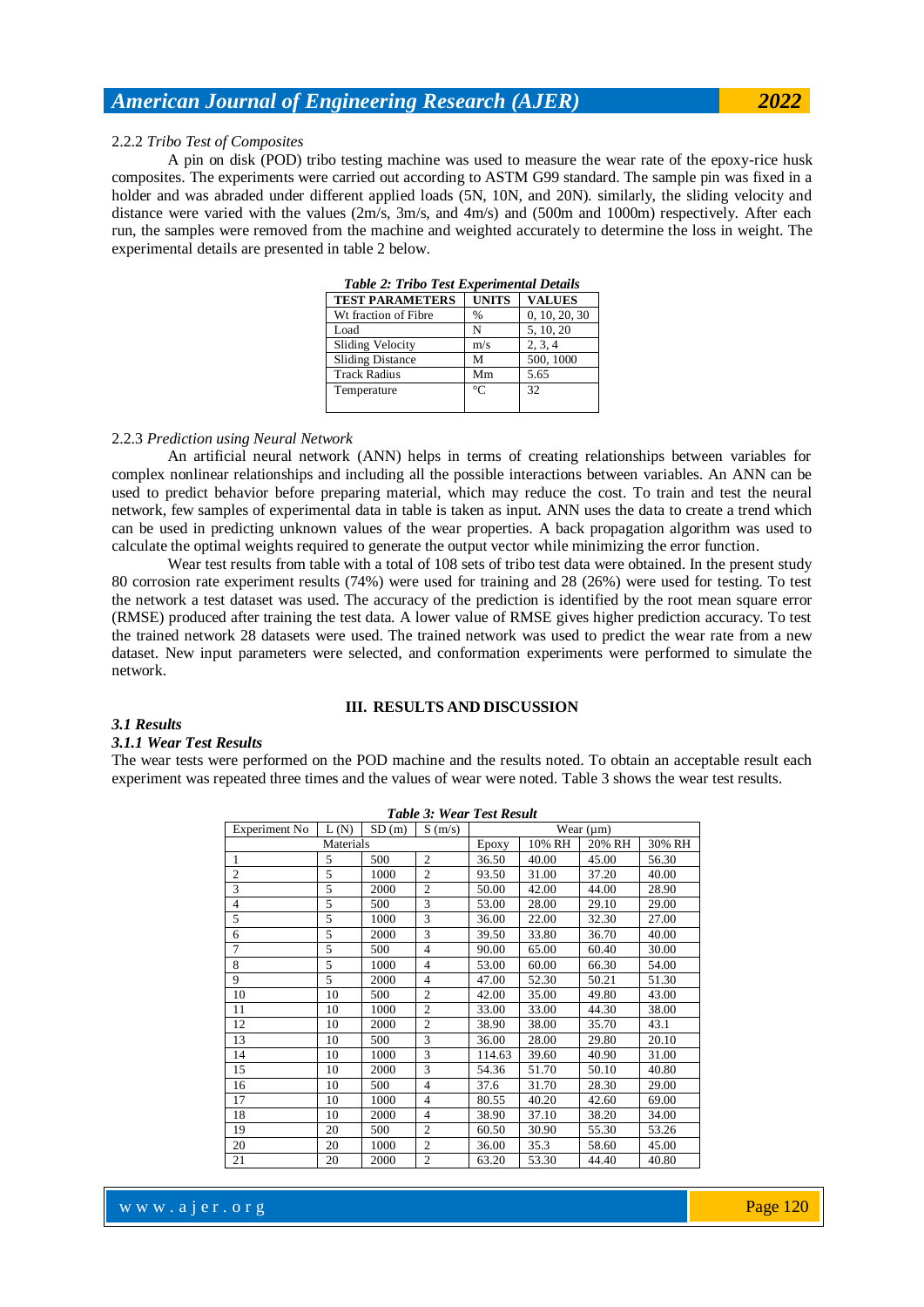| 22 | 20 | 500  | 51.00 | 21.90 | 29.80 | 30.90 |
|----|----|------|-------|-------|-------|-------|
| 23 | 20 | 1000 | 90.00 | 34.30 | 32.80 | 28.70 |
| 24 | 20 | 2000 | 53.20 | 43.30 | 38.20 | 39.00 |
| 25 | 20 | 500  | 65.00 | 39.10 | 41.80 | 48.30 |
| 26 | 20 | 1000 | 68.00 | 20.60 | 30.90 | 40.00 |
| 27 | 20 | 2000 | 56.00 | 55.00 | 40.90 | 42.00 |

# *3.1.2 Prediction Results*

A feed forward neural network with four (4) neurons in one input layer, ten (10) neurons in one hidden layer and one (1) neuron in one output layer was created. The created network is illustrated in Figure 1 below.

The network uses the overall coefficient of determination  $R = 0.90567$ , shown in Figure 2 below. If the value of R is nearer to 1, the network gives better prediction results. From the coefficient of determination obtained (0.90567), it is expected that the network will give a considerably good prediction results.



*Figure 2: Regression Plot of the Network*

The predicted corrosion rate from the network was compared with the actual corrosion rate obtained experimentally and is shown in table 3 below.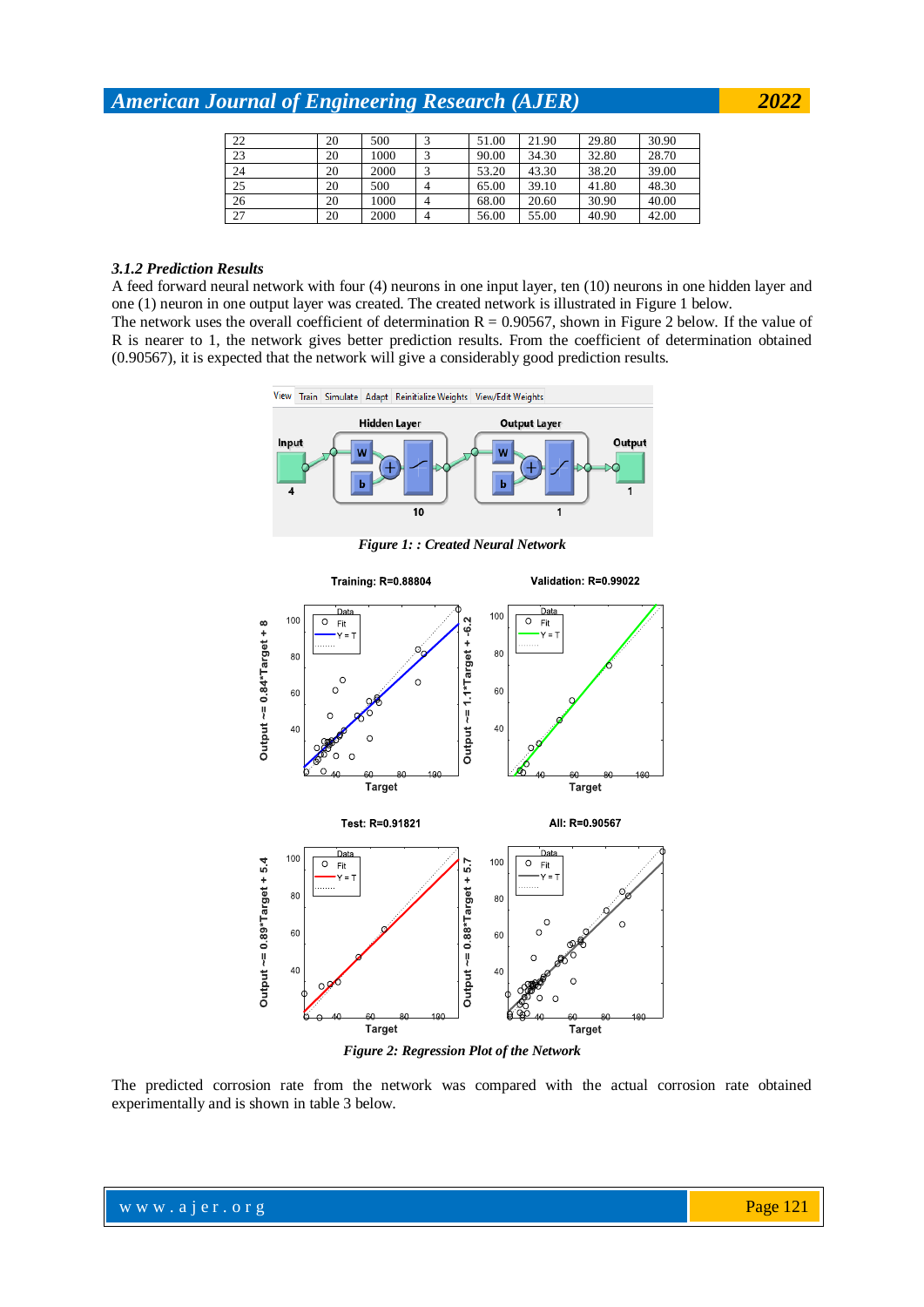| Exp. No        | <b>Exper Result</b> | <b>ANN Result</b> | Difference |
|----------------|---------------------|-------------------|------------|
| 1              | 36.50               | 40.09             | $-3.59$    |
| $\overline{c}$ | 43.50               | 38.45             | $+5.05$    |
| 3              | 53.00               | 53.76             | $-0.76$    |
| $\overline{4}$ | 36.00               | 34.49             | $+1.51$    |
| 5              | 39.50               | 49.61             | $-10.11$   |
| $\overline{6}$ | 28.00               | 29.42             | $-1.42$    |
| 7              | 52.30               | 48.90             | $+3.40$    |
| 8              | 35.00               | 31.09             | $+3.91$    |
| 9              | 33.00               | 33.75             | $-0.75$    |
| 10             | 37.10               | 38.79             | $-1.69$    |
| 11             | 28.00               | 28.51             | $-0.51$    |
| 12             | 43.00               | 41.19             | $+1.81$    |
| 13             | 31.00               | 32.40             | $-1.40$    |
| 14             | 35.30               | 36.95             | $-1.65$    |
| 15             | 51.70               | 43.25             | $+8.45$    |
| 16             | 60.00               | 58.33             | $+1.67$    |
| 17             | 32.30               | 30.11             | $+2.19$    |
| 18             | 50.21               | 41.28             | $+8.93$    |
| 19             | 40.00               | 35.87             | $+4.13$    |
| 20             | 39.00               | 38.27             | $+0.73$    |
| 21             | 49.80               | 47.20             | $+2.6$     |
| 22             | 20.10               | 23.33             | $-3.23$    |
| 23             | 40.90               | 41.29             | $-0.39$    |
| 24             | 56.00               | 59.16             | $-3.16$    |
| 25             | 36.00               | 40.10             | $-4.1$     |
| 26             | 33.00               | 30.99             | $+2.01$    |
| 27             | 42.00               | 40.97             | $+1.03$    |
| 28             | 47.00               | 48.69             | $-1.69$    |

|  |  |  |  |  | Table 4: Comparison btw experimental & predicted result |  |  |
|--|--|--|--|--|---------------------------------------------------------|--|--|
|  |  |  |  |  |                                                         |  |  |

#### *3.2 Discussions*

The created network was executed with the experimental dataset obtained from wear resistance test conducted using Pin on Disc apparatus. The training stops on reaching maximum validation checks of 6 as indicated in the overall progress of the network as shown in figure 3a. From the figure, the number of epoch with 6 iterations and the performance (MSE) with 2.23, gradient decent of 6.23 and mu value of 1.0 was obtained. Similarly, a three (3) layer neural network training stat plot for network with 4 input nodes, 10 hidden nodes and one output nodes with a combination structure as (4-10-1) is shown in Figure 3b below. The training stops when the validation parameter max\_fail reached maximum 6 validation checks at epoch 6 with the gradient decent value 6.2276 with reasonable Mu value 1.0.





www.ajer.org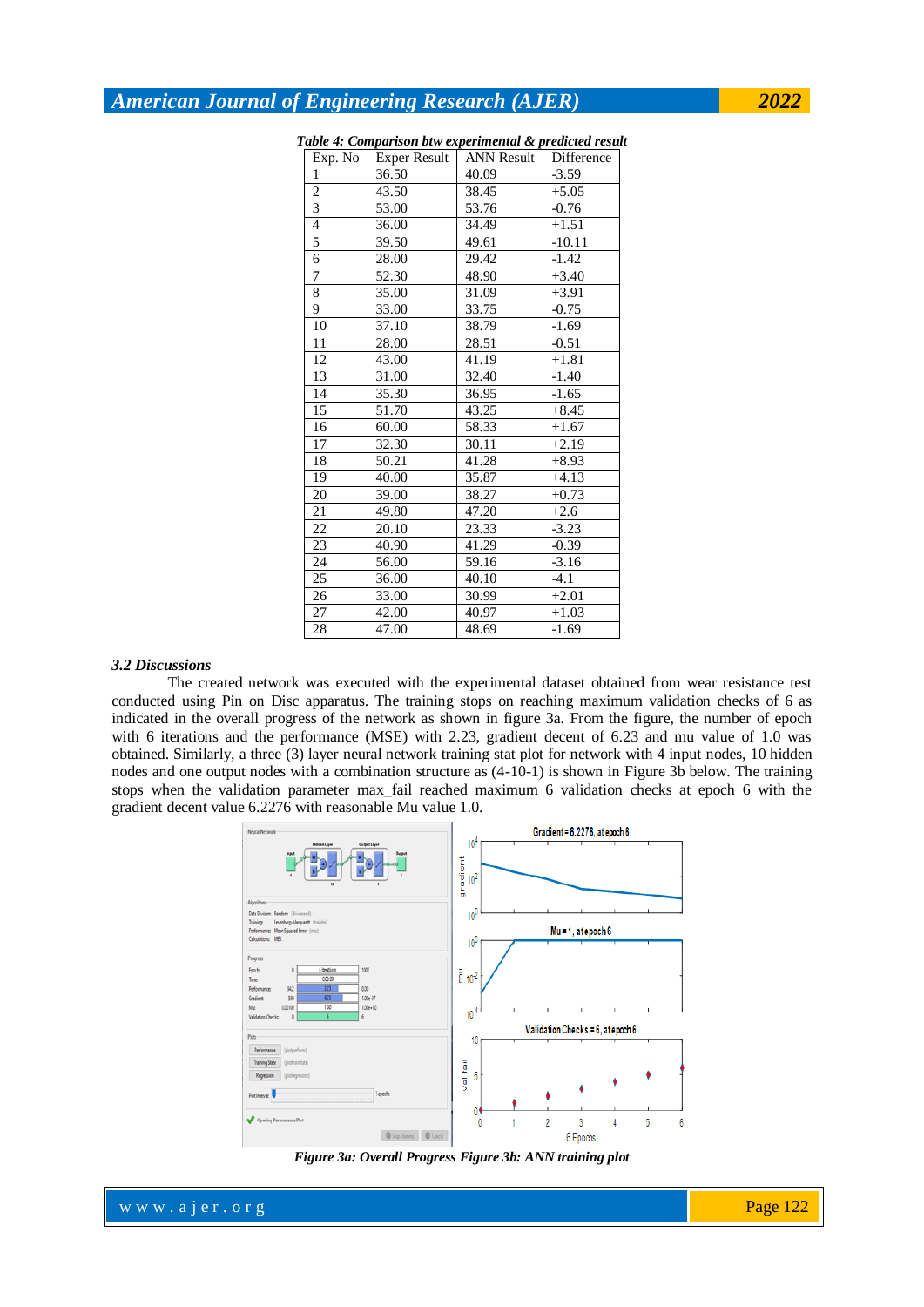The network training performance is shown in figure 4. The value of training, validation and test performance returned by the function train of the network was plotted. It can be seen that even though the training continues until 6 epochs, the best validation performance reached at epoch 0 with the value of 13.5396.



*Figure 4: Network Training Performance Plot*

The regression analysis was performed in ANN model after the network concludes training, testing and validation. It is a statistical process for estimating the relationships between the output and target of the network. The *plotregression* function takes two parameters (targets, outputs) values and plots the linear regression of targets relative to the outputs. Figure 2a shows the regression plot of training, test, validation and over all regression. The small circle shows the data representation in the model. After the regression plot has been constructed, the diagnosis of the model is important to confirm the goodness of fit. In our model the network shows significantly acceptable R values near to one. The Training R value was 0.88804, validation R value 0.99022, test R value 0.91821 and over all R value equals to 0.90567. This proves the developed model and the network procedure of training; testing and validation are significantly acceptable.

#### **IV. CONCLUSION**

It can be concluded from this research that:

- 1. In this work, an artificial neural network model has been selected and trained with corrosion rate data collected from the author's reported experimental values.
- 2. The best fitting training data were acquired with architecture of three layers, type 4:10:1 considering a Levenberg Marquardt learning algorithm, a tangent hyperbolic and linear transfer functions in the hidden and output layer respectively.
- 3. Experimental and simulated data were compared satisfactorily through a linear regression model with an overall correlation coefficient of 0.90567 and a mean square error, MSE, of 2.23 in the validation stage.
- 4. The ANN approach is useful to develop a neural network model to estimate the corrosion rate of low carbon steels.

Validation of the proposed ANN shows a fair agreement with the actual experimental results.

## **FUNDING STATEMENT**

This work is sponsored under the Institution Based Research (IBR) research support scheme grants by Tertiary Education Trust Fund (Tetfund) Nigeria.

#### **ACKNOWLEDGEMENTS**

Acknowledgement goes to the Management of Kaduna Polytechnic and Specially the Chairman, Institution Based Research Committee in the Research Innovation and Technology Transfer Office (RITTO) Section for finding our research worthy of sponsorship

#### **REFERENCES**

- [1]. Abdullahi I., Umar A. A. (2010). Potentials of Unsaturated Polyester Groundnut Shell Composite as Material in Building Industry. *Journal of Engineering and Technology (Jet)* , 78-84.
- [2]. Abhemanyu P. C., Prassanth E., Navin Kumar T., Vidhyasagar R., Prakash Marimuthu K. (2019). Wear Properties of Natural Fibre

www.ajer.org